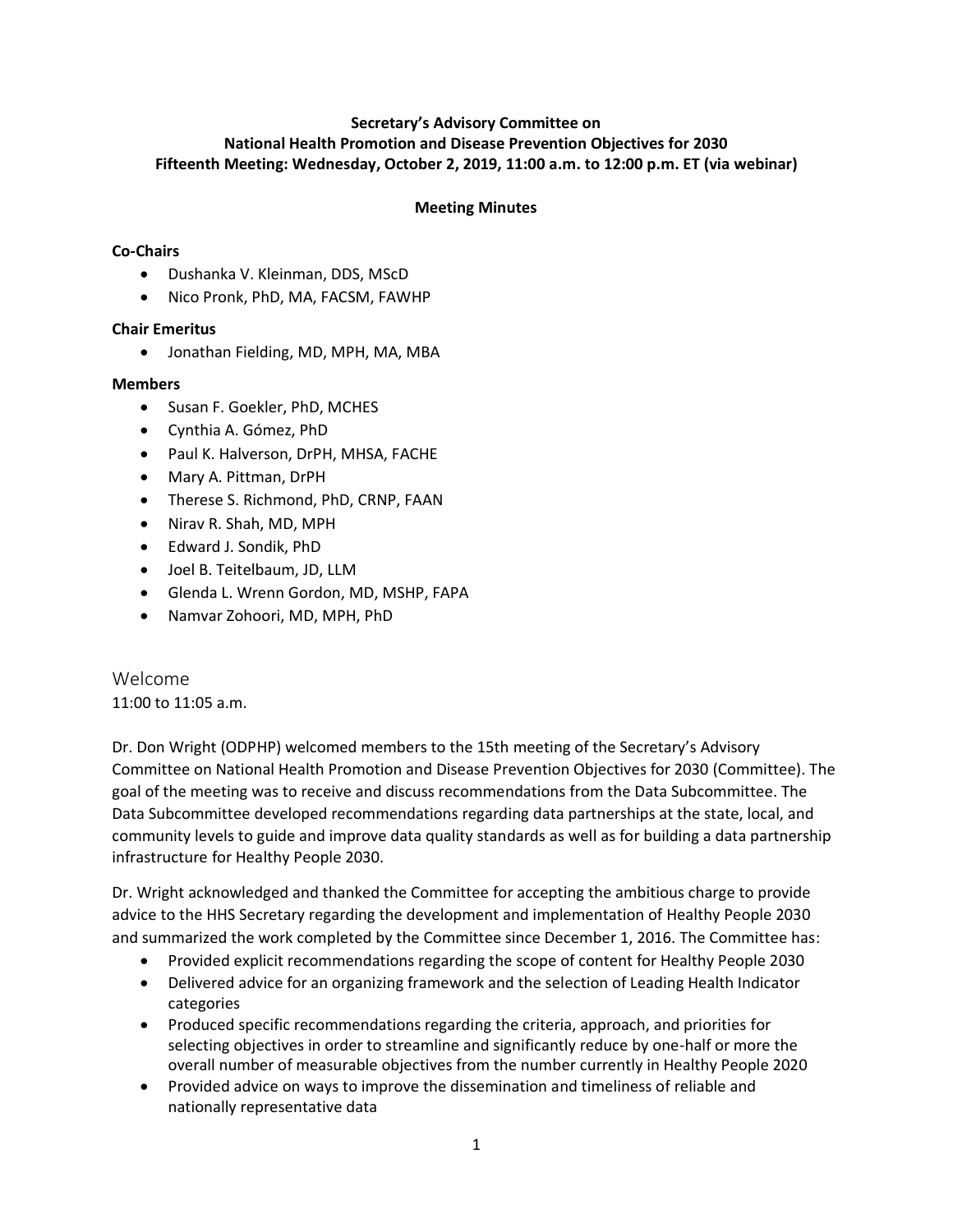- Identified methods for target setting based on the best available evidence
- Delivered recommendations on approaches to communicating and implementing Healthy People 2030 that engage stakeholders in the private and public sectors
- Produced comprehensive recommendations for implementing Healthy People across various settings (e.g., state and local) and sectors (e.g., health care, education)
- Recommended a process for monitoring and reporting on objectives throughout the decade
- Produced recommendations regarding the roles of health and well-being, health equity, health literacy, health promotion, law and policy, complex systems science and modeling, and summary measures of health and well-being in Healthy People 2030.
- Reviewed and provided recommendations on the proposed slate of Healthy People 2030 objectives
- Delivered recommendations for the production of graphics to communicate key elements of Healthy People 2030

Dr. Wright thanked all members of the Committee for their work over the past 3 years and their dedication to improving the health of the Nation.

Goals for the Meeting 11:05 to 11:10 a.m.

Dr. Nico Pronk provided an overview of the meeting agenda. The meeting included a presentation from Dr. Edward Sondik, chair of the Data Subcommittee, to share the work of the subcommittee and its recommendations on how Healthy People can assist states, tribes, and communities in their use of data to achieve Healthy People objectives. After the presentation, Dr. Pronk noted that the Committee would discuss and vote on the recommendations.

Data Subcommittee: Recommendations Regarding Data Partnerships 11:10 to 11:55 a.m.

Dr. Edward Sondik introduced the work of the Data Subcommittee and thanked the members for their contributions. Dr. Sondik reviewed the charge to the subcommittee, which was to identify ways for Healthy People to support the creation of a data partnerships network to help guide the use of data at the national, tribal, state, territory, and local levels. He noted there is a need for accurate data from credible sources, which will be the key to ensuring that decisions at all levels, including those below the national level, are relevant and accurate. He remarked that the local and community levels can be emphasized more by Healthy People in the future and are crucial and relevant to achieving Healthy People goals.

Dr. Sondik provided an overview of the Data Subcommittee's report and recommendations regarding data needs, progress reporting, and potential innovations in data, and the data partnerships network. This work expands on a subcommittee recommendation that was presented to the Committee on March 27, 2019: To expand the scope and content of existing data, the subcommittee proposes leveraging existing activities through a new infrastructure of data partnerships. Such an infrastructure could guide and support Healthy People 2030 in:

• The rapid growth of data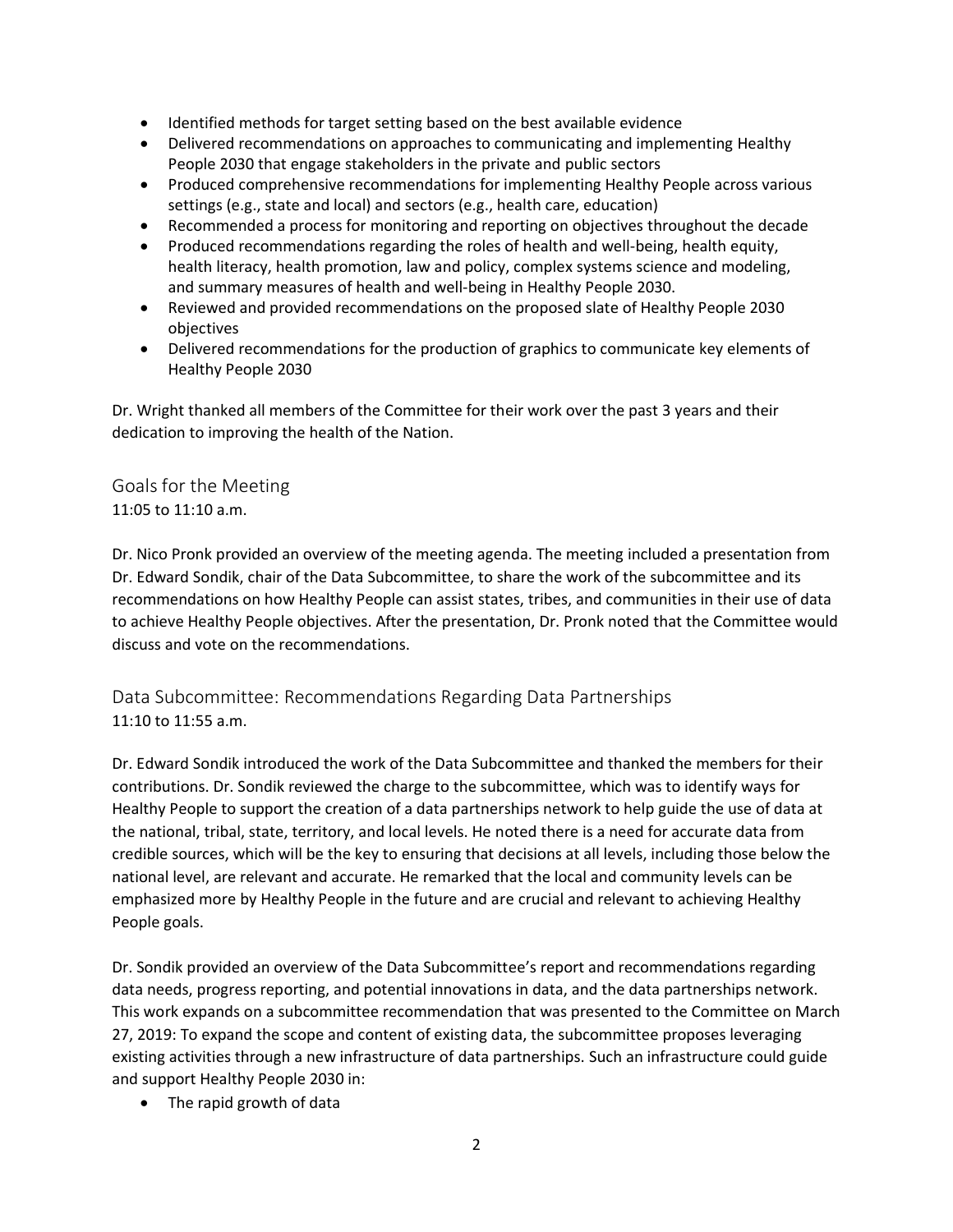- Demand for new types of data
- The need for subnational data
- Data analytics and innovation

Dr. Sondik discussed how the data partnerships network is supposed to evolve with the rapid growth of the data field. He described the degree of data resources available, including analysis and data analytics tools, and noted that a need for data exists at the subnational levels. He explained that there has been an improvement in data resources for stakeholders at the subnational levels and shared the following resources:

- County Health Rankings & Roadmaps
- Public Health Alliance of Southern California
- State-level open data portals
- Community data dashboards
- Administrative data resources
- USALEEP: Neighborhood Life Expectancy Project
- FoodNet: Extensive information on foodborne illnesses

Dr. Sondik presented a diagram showing the relationships between data and the various components of Healthy People. Data is in the center of the diagram with arrows showing how it influences different aspects of the program including the Healthy People objectives, the assessment of the objectives, and the development of programs, policies, and practices. The subcommittee also included a box featuring National Data Partnerships in the diagram to show the link between individuals developing, using, and promoting data.

Dr. Sondik discussed the development of the Data Subcommittee report, "Discussion and Exploration: Building a Data Partnership Infrastructure for Healthy People 2030." The subcommittee developed the report during meetings between October 2018 and January 2019. The subcommittee received presentations from Dr. John Lumpkin from Blue Cross and Blue Shield of North Carolina Foundation and the Digital Bridge, Dr. Soma Stout from 100 Million Healthier Lives, and representatives from the National Center for Health Statistics—including Dr. Irma Arispe, Dr. David Huang, and Mr. Richard Klein. Dr. Sondik described how the presentations provided new ideas about the use of data throughout different fields, including health care and public health, and how Healthy People has used data in the past. He explained that the Healthy People objectives should link to data across all levels, especially the tribal, state, territorial, and local levels. He added that the data also should include community-level data in order to fully represent all people living in those areas. The community-level information, along with the data at other levels, should be used to enable accountability, improvement, surveillance, and decision-making. He noted that HHS should consistently work with communities to update communitylevel data.

Dr. Sondik described how the data partnership network could create a foundation for high-quality data at all levels through learning by sharing priorities, opportunities, and challenges. The goal of the partnership network would be to expand the availability of quality data and data analytic capacity to those who oversee and implement efforts to achieve Healthy People objective targets. He added that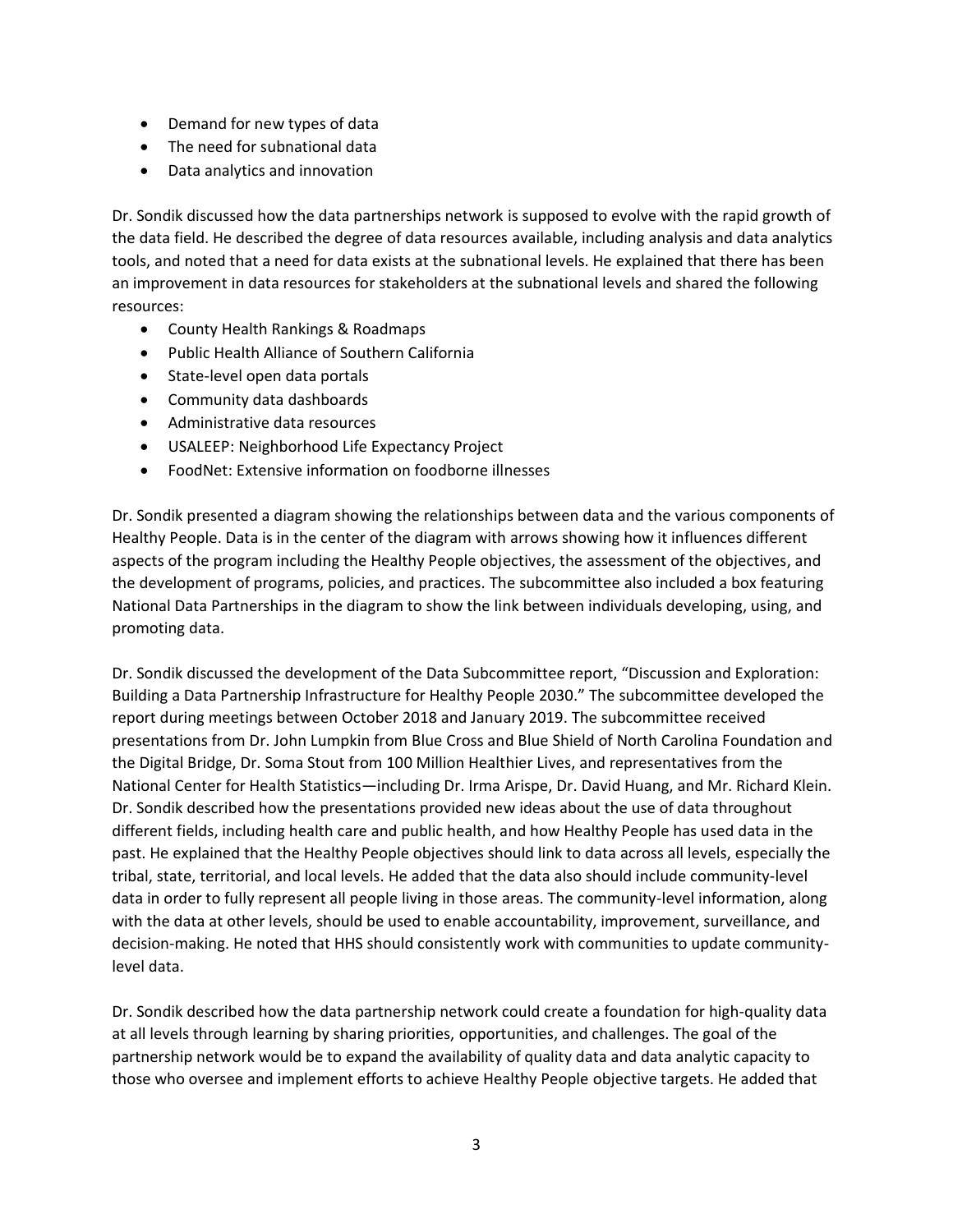the data partnership network will be a consortium of organizations, stakeholders, and other datafocused entities that will work together to achieve the following:

- Create/expand locally relevant data
- Improve the capacity of all Healthy People 2030 partners to meet the data-related recommendations set forth by the Secretary's Advisory Committee
- Implement the Healthy People 2030 framework, including the vision, mission, foundational principles, overarching goals, and plan of action to ensure the availability of high-quality data on health and well-being, health equity, and the determinants of health

Dr. Sondik discussed how the data partnership network would help measure and evaluate the impact of Healthy People. He also shared how it would be an analytic challenge, but there has been progress in entities sharing data to work together. The data partnership network could help Healthy People use innovations in data and data science, which would assure the public that the initiative continues to offer high-quality data while maintaining privacy and confidentiality. The data partnership network also could contribute to the monitoring and progress of Healthy People 2030.

Dr. Sondik presented a triangle graphic representing the 4 recommendations, with the data partnership network in the center being supported by a learning collaborative, local data needs assessments, and targeted resources. The learning collaborative could provide a platform for Healthy People stakeholders to explore and learn about innovations in data from different resources such as electronic health records, health information exchanges, and social services systems. Healthy People stakeholders also could provide feedback on what data would be beneficial. A data guidance groups could implement local data needs assessments in order to identify and define the major data needs at all levels. *Targeted resources* refers to increasing resources to HHS, ODPHP, and NCHS, which would enable them to provide guidance to different stakeholders on different data resources and enhance data at all levels.

After discussing the development of the Data Subcommittee report, Dr. Sondik reviewed the subcommittee's 4 recommendations:

- **Recommendation 1**: Increase resources to HHS entities ODPHP and NCHS to provide guidance to tribal, state, territorial, and local entities
- **Recommendation 2**: Establish a data guidance group to identify major tribal, state, territorial, and local data needs
- **Recommendation 3**: Establish a data partnership network and an associated infrastructure to enable those developing and analyzing data at all levels to share data and expertise in support of Healthy People 2030
- **Recommendation 4**: Create a Healthy People data partnership learning collaborative

### *Committee Discussion*

Dr. Pronk elaborated on the learning collaborative by commenting that it will provide an opportunity for the partnership to continuously be updated and implemented for stakeholders. Dr. Jonathan Fielding noted that it is important to provide sufficient funding and resources to develop and support the data partnership network.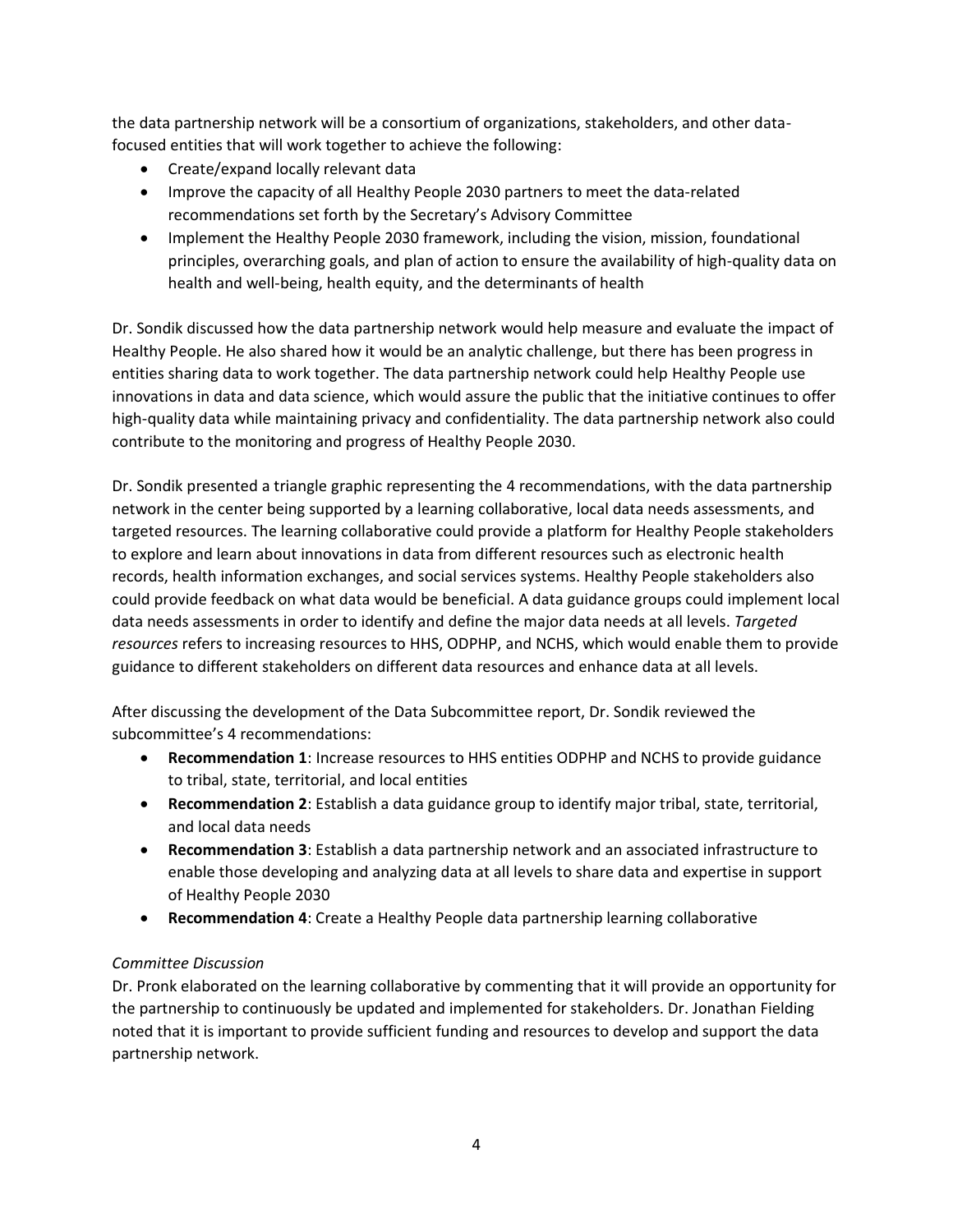Dr. Susan F. Goekler asked how organizations from other non-health care or public health sectors, such as housing or education, would be involved in the data partnership network. Dr. Sondik replied that the Healthy People 2030 objectives are built on data from a variety of sectors, and it would be important for the data partnership to include diverse and comprehensive data resources. He added that the data partnership network could focus on granular, community-level data from different sectors like housing, labor, or education.

Dr. Goekler asked whether privacy issues and regulations like HIPAA or FERPA had been discussed during the development of the recommendations and report. Dr. Sondik replied that privacy will be a crucial consideration in the development of the data partnership. He noted that privacy and confidentiality are current concerns for the data community, and that the data partnership could provide guidance on privacy and confidentiality to local-level stakeholders. Dr. Therese Richmond added that the report includes more detailed information about privacy issues regarding the learning collaborative and the data partnership.

Dr. Fielding raised the topic of climate change. He noted that while climate change is not explicitly referenced in the report, it is a threat to the health of the United States, and that different data science methods—such as predictive modeling—could be useful to prepare for the effects of climate change. Dr. Sondik agreed that the issue of climate change should be on the agenda for the data partnership network and the learning collaborative; he agreed that data analytics will be an important tool for addressing climate change. Dr. Kleinman added that local-level stakeholders are currently working to address climate change in their communities and it will be important to include those data resources in the data partnership infrastructure.

Dr. Namvar Zohoori expressed excitement for the emphasis on including local and state partners due to the breadth of local data resources currently available. However, he noted that there are a lot of data resources that are incompatible with each other and it would be beneficial to develop compatible data resources.

Dr. Goekler pointed out the importance of local and specialized data in monitoring health equity. She added that the learning collaborative should include new types of data that are being developed for special populations and communities. Dr. Kleinman stated that it is important to include social determinants of health data and how information exchanges through the learning collaborative will be beneficial to developing the recommendations. Dr. Sondik added that schools of public health and medical schools could have a significant role regarding ways to use data because of their roles in their states and communities. He noted that it will be important to include academic stakeholders, particularly when forming the learning collaborative.

### *Committee Vote*

The Committee voted on and approved each of the 4 proposed recommendations regarding the development of data partnerships for Healthy People 2030. The Committee's recommendations for creating a data partnership infrastructure and network will be shared with the HHS Secretary through a formal report. Once the Secretary receives the report, it will be published online and available for stakeholders and members of the public.